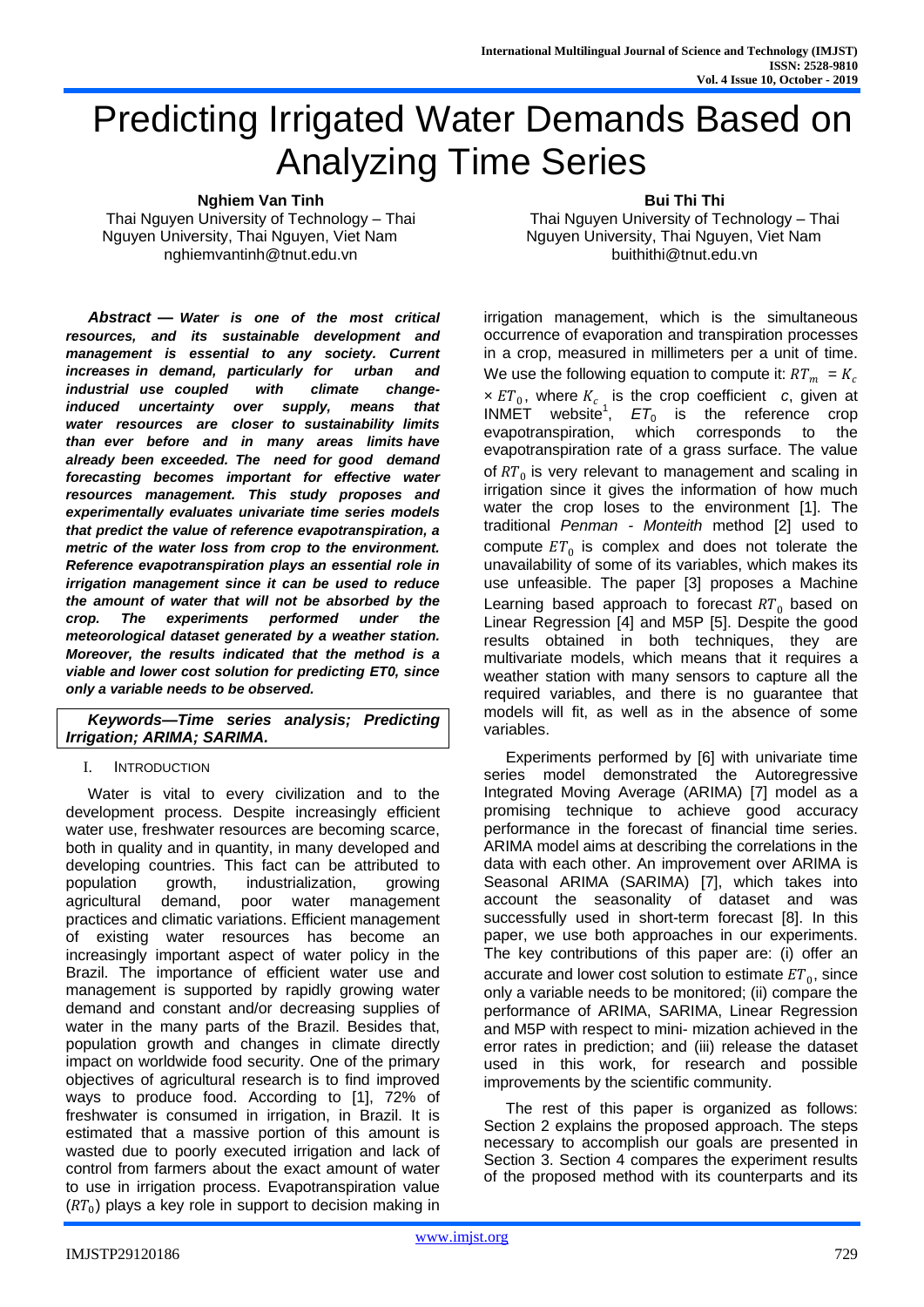analysis. Finally, Section 5 offers some conclusions and proposes future developments.

#### II. TIME SERIES FORECASTING

A time series (TS) is a series of data records indexed by dates. A time series model supposes that a series Zt could be defined as  $Zt = Tt + St + \alpha t$ , being T the tendency, S the seasonality and  $α$  the white noise, at a moment t [9]. Most of the TS models work on the assumption that the T S is stationary, i.e., its statistical properties such as mean and standard deviation remain constant over time. Due to many real time series being non-stationary, statisticians had figured out ways to make TS stationary [7].

In particular, differencing operator (∇) is a simple and efficient operator to transform a non-stationary *T S*  to stationary. It is defined by the equation:  $\nabla Z_t = Z_t - U_t$ *Z<sup>t</sup>*−1, where *Z* is a *T S* at a moment *t* [9]. In other words, we take the difference of the observation at a particular instant *t* with that at the previous instant *t* − 1. The ARIMA model takes three hyper-parameters *p, d, q*, which capture the key elements of the model, which are: (i) Autoregression (*AR*), a regression model that uses the relationship between an observation and a number (*p*) of lagged observations; (ii) Integrated (*I*), the number (*d*) of differentiation required to obtain stationarity; (iii) Moving Average (*MA*), an approach that takes into accounts the dependency between observations and the residual error terms when a moving average model is used for the lagged observations (*q*) [7, 8].

The SARIMA model incorporates both seasonal and non-seasonal factor in a *T S* data, its signature is *SARIM A*(*p, d, q*)×(*P, D, Q*)*S*, where *p* and *P* are the non-seasonal and seasonal AR order; *d* and *D* are the non - seasonal and seasonal differencing; q and Q are the non - seasonal and seasonal MA order; and S is the time span of repeating seasonal pattern, respectively [8].

## III. MATERIAL AND METHODOLOGY

## *A. Data source*

The climatic data were collected by a weather station, in the period from January, 1st to November, 29th of 2017 in the city of Quixada´, Ceara´, Brazil. The original dataset contains 7941 hourly records, and it is composed of the features described in Table 1. This dataset is available in https://github.com/Dieinison/ProjectET0/blob/ master/dataset.csv.

TABLE I. SAMPLES OF DATASET

| Date           | Atmospheric<br>pressure |       | Air Temperature |          | Relative huidity |          | Solar<br>radiation |          | <b>F</b> emperature |      | Preci<br>ptati | Wind<br>Speed | ET <sub>0</sub> |      |       |
|----------------|-------------------------|-------|-----------------|----------|------------------|----------|--------------------|----------|---------------------|------|----------------|---------------|-----------------|------|-------|
|                | Max                     | Min   | Max             | Min      | Mean             | Max      | Min                | Mean     | Total               | Mean | Max.           | Min.          | on              |      |       |
| $29 - 11 - 17$ | 620.5                   | 599.7 | 21.4            | 19.6     | 32               | 55.2     | 45.3               | 50.      | 610                 | 12.7 | 21.4           | 19.6          | 0.0             | 1.58 | 0.095 |
| $28 - 11 - 17$ | 620.2                   | 599.7 | 21.7            | 19.4     | 32               | 52.3     | 41.9               | 46.9     | 638                 | 11.9 | $^{\sim}$      | 19.4          | 0.0             | 1.73 | 0.109 |
| $27 - 11 - 17$ | 620.4                   | 599.6 | 20.9            | 19.1     | 34               | 45.8     | 39.7               | 42.3     | 620                 | 19   | 20.9           | 19.1          | 0.0             | 2.10 | 0.147 |
| $\cdots$       | $\cdots$                |       |                 | $\cdots$ | $\cdots$         | $\cdots$ |                    | $\cdots$ |                     |      | $\cdots$       |               |                 |      |       |

We aggregated the original hourly data on a daily basis. Furthermore, we detected outliers observations through Proximity-Based Outlier Detection technique [10] and remove them. The tuples contain the values including Precipitation larger than or equal to 60, Minimum temperature smaller than or equal to 0 and Minimum relative humidity smaller than or equal to 20 which were removed. At the end of this procedure, 333 tuples remained.

## *B. Prediction models*

To create the prediction models, we split the dataset into 80% for training and 20% for testing. Each algorithm produced its particular model using the attributes taken as input. Thus, we generated four distinct models, Linear Regression and M5P were created from all the attributes of the dataset, ARIMA and SARIMA models were generated only with  $ET_0$ . These models and their comparisons are presented in Section 4. For purposes of comparisons between the models generated, we used the same dataset (given by weather station from UFC Quixada´). We performed the prediction models by applying the Linear Regression and M5P algorithms, both implemented in the  $WEKA<sup>2</sup>$  tool. In order to forecast through ARIMA and SARIMA, we perform the Box-Jenkins methodology [7], defined as: (i) identification of the model, i.e., finding the appropriate orders for *p, d, q, P,* 

*D, Q, S*; (ii) estimation of the unknown parameters; (iii) validation of the model; and (iv) forecast future outcomes based on the known data.

## *C. Models Evaluations*

To evaluate both techniques, the Mean Absolute Percentage Error (MAPE) are calculated as the evaluation metrics of the performance, defined by equation (1) as follow:

$$
MAPE = \frac{1}{n} \sum_{i=1}^{n} \left| \frac{F_i - \hat{F}_i}{\hat{F}_i} \right| * 100\% \tag{1}
$$

where *i* is the sample index, *n* is the total number of observations,  $F_i$  is the expected attribute value and  $\widehat{F}_i$ is the value output by the algorithm used [4]. Both metrics can range from 0 to  $\infty$ . They are negativelyoriented scores, which means lower values are better.

#### IV. EXPERIMENTS AND RESULTS

As stated earlier, these experiments used a real dataset with observations collected from a weather station located in Campus UFC Quixada´, in Brazil. Initially, we generated the Machine Learning-based approaches, through WEKA tool. Due to lack of space, we do not present in this paper our Linear Regression and M5P prediction models. They are available in [http://bit.ly/result\\_linear](http://bit.ly/result_linear) regression and [http://bit.ly/result\\_m5p,](http://bit.ly/result_m5p) respectively. With the view to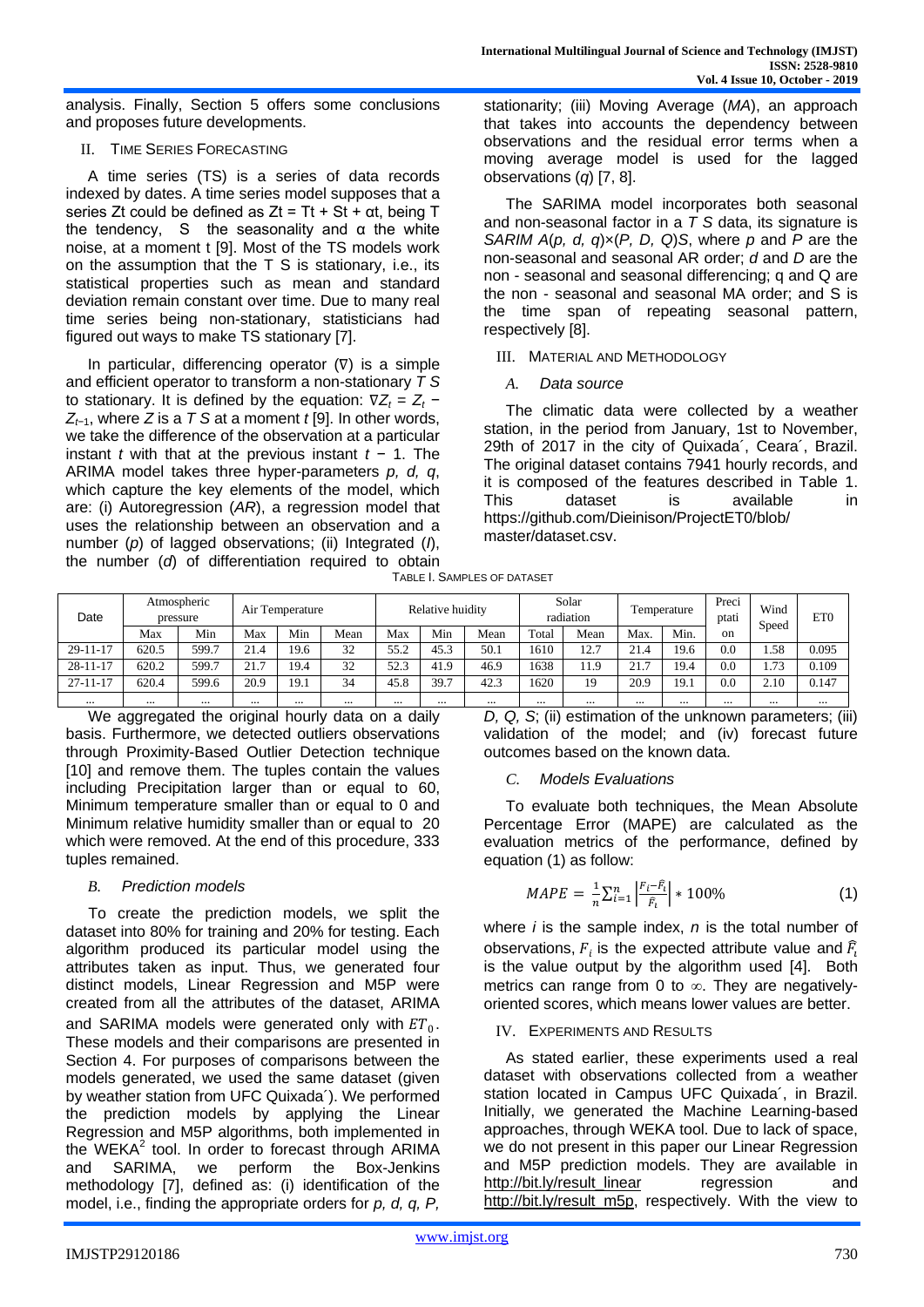generate time series models, we checked stationarity by plotting rolling average and rolling standard deviation as shown in Fig.1. The evaluated mean and standard deviation show significant instability over time, suggesting the data is non- stationary. Another technique to evaluate the non-stationary is the DickeyFuller (DF) test. The DF is a unit root test that evaluates the strength of trend in a time series component [11]. The output for DF test is shown in Table 3. As we can see, the DF Statistic is higher than the critical values, so this series is non-stationary. Therefore we can approach this with ARIMA models.



TABLE 2: RESULTS OF DF TEST

| DF Statistic       | -1.598421   |
|--------------------|-------------|
| Critical Value 1\% | -3.398686   |
| Critical Value 5%  | $-2.900503$ |
| Critical Value 10% | $-2.610112$ |

In order to obtain the optimal hyper-parameters for ARIMA and SARIMA models, we used a function, called *auto arima*, from Pyramid<sup>3</sup>, an API under MIT License that provide an systematic approach to find the best hyper-parameters, based on a given information criteria, which in this case will be the Corrected Akaike Information Criterion  $(AIC<sub>c</sub>)$  as recommended in [9]. This criterion includes a penalty term to discourage the fitting of too many parameters, i.e., the fitted model with the smaller value of  $AIC_c$  will be the best choice [11, 12]. Tables 3 and 4 present the parameters output by auto arima function for ARIMA and SARIMA models, respectively.

TABLE 3. ARIMA PARAMETERS

| <b>Parameter</b>   | Value |
|--------------------|-------|
| Difference order d |       |
| MA order q         |       |
| AR order p         |       |

| <b>Parameter</b>      | Value |
|-----------------------|-------|
| Seasonal AR order P   |       |
| Seasonal difference D |       |
| Seasonal MA order Q   |       |
|                       | 12    |
| Difference order d    |       |
| MA order q            |       |
| AR order p            |       |

Table 5 shows MAPE generated from models. As we can see, the univariate ARIMA and SARIMA models

*Fig. 1. Original ET<sup>0</sup>*

presented error values very low as it is close to zero. A value of MAPE equal to zero would that the estimator is predicting observations with perfect accuracy. Besides, in Table 6, we showed statistical properties of our label variable, ET0, thus, as errors rates (MAPE) are less than the standard deviation, our results indeed show a good accuracy [13].

The results show an outperformance of multivariate model M5P, under MAPE metrics, over univariate time series models. Nevertheless, univariate time series models show us that these models indeed fit well the data, since there were small differences between predictions and expected values. Regarding *TS*  models, ARIMA outperformed SARIMA in both metrics, indicating that our data is better fitted by a non- seasonal model.

TABLE 5. METRICS COMPARISONS BE- TWEEN TECHNIQUES

| Model             | <b>MAPE</b> |
|-------------------|-------------|
| <b>ARIMA</b>      | 1.69%       |
| Linear Regression | 0.58%       |
| M5P               | 0.57%       |
| <b>SARIMA</b>     | 1.98%       |

TABLE 6. MEAN AND STANDARD DEVIATION OF OBSERVED  $ET_0$ 

| <b>Statistic</b>   | Value  |
|--------------------|--------|
| Mean               | 0.0439 |
| Standard deviation | 0.0453 |

Due to the costs of owning a weather station with many sensors, capture all the variables required for multivariate models might not be affordable for lowincome farmers. In contrast, the results show us that an ARIMA model is an affordable solution for predicting  $ET_0$  since only a variable needs to be monitored, with no need of multiples sensors.